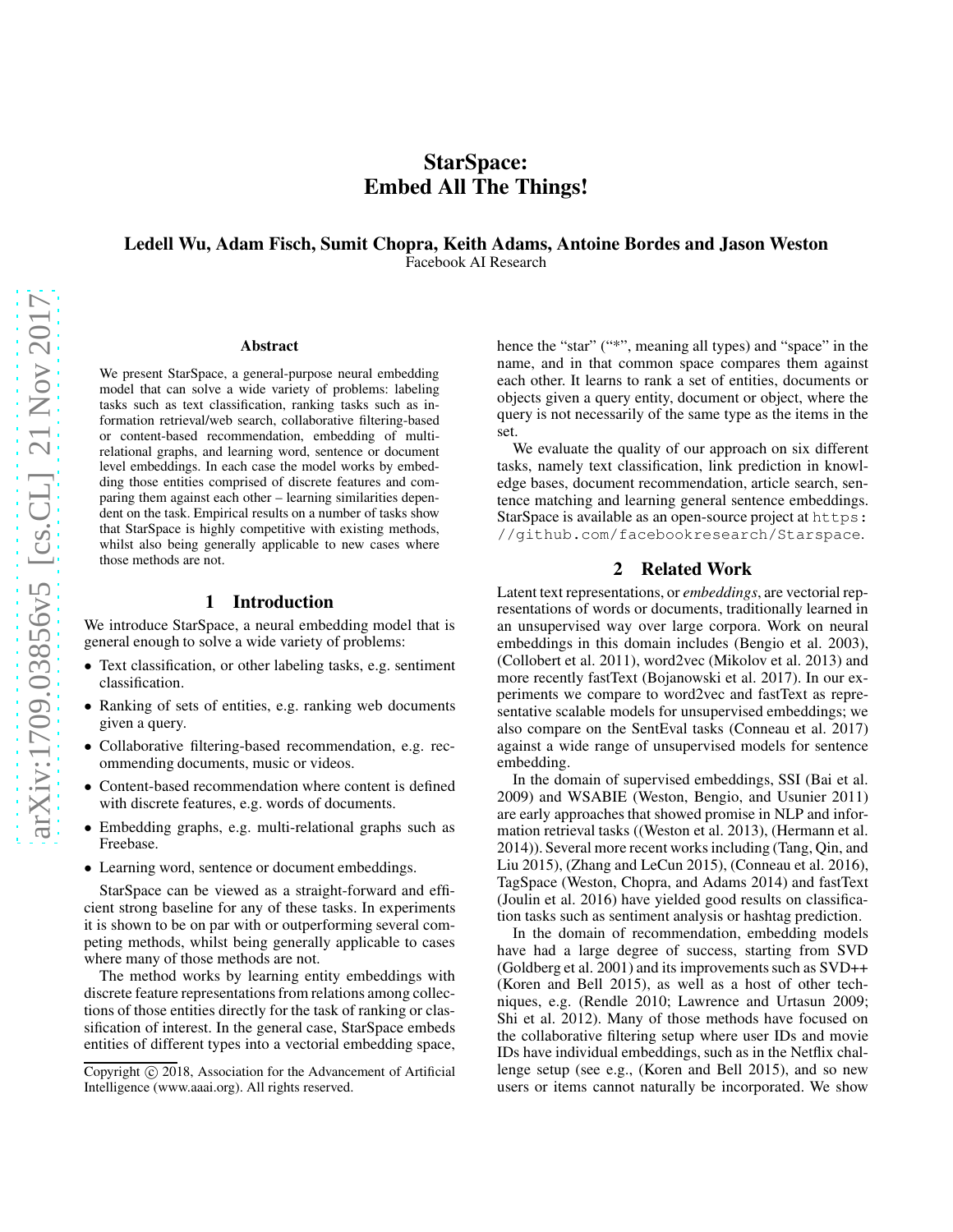how StarSpace can naturally cater for both that setting and the content-based setting where users and items are represented as features, and hence have natural out-of-sample extensions rather than considering only a fixed set.

Performing link prediction in knowledge bases (KBs) with embedding-based methods has also shown promising results in recent years. A series of work has been done in this direction, such as (Bordes et al. 2013) and (Garcia-Duran, Bordes, and Usunier 2015). In our work, we show that StarSpace can be used for this task as well, outperforming several methods, and matching the TransE method presented in (Bordes et al. 2013).

## 3 Model

The StarSpace model consists of learning *entities*, each of which is described by a set of discrete *features* (bag-offeatures) coming from a fixed-length dictionary. An entity such as a document or a sentence can be described by a bag of words or n-grams, an entity such as a user can be described by the bag of documents, movies or items they have liked, and so forth. Importantly, the StarSpace model is free to compare entities of *different kinds*. For example, a user entity can be compared with an item entity (recommendation), or a document entity with label entities (text classification), and so on. This is done by learning to embed them in the same space such that comparisons are meaningful – by optimizing with respect to the metric of interest.

Denoting the dictionary of D features as F which is a  $\mathcal{D} \times$ d matrix, where  $F_i$  indexes the  $i^{th}$  feature (row), yielding  $\sum_{i\in a}F_i$ . its  $d$ -dimensional embedding, we embed an entity  $a$  with

That is, like other embedding models, our model starts by assigning a d-dimensional vector to each of the discrete features in the set that we want to embed directly (which we call a *dictionary*, it can contain features like words, etc.). Entities comprised of features (such as documents) are represented by a bag-of-features of the features in the dictionary and their embeddings are learned implicitly. Note an entity could consist of a single (unique) feature like a single word, name or user or item ID if desired.

To train our model, we need to learn to *compare* entities. Specifically, we want to minimize the following loss function:

$$
\sum_{\substack{(a,b)\in E^+\\b^-\in E^-}} L^{batch}(sim(a,b),sim(a,b_1^-),\ldots,sim(a,b_k^-))
$$

There are several ingredients to this recipe:

- The generator of positive entity pairs  $(a, b)$  coming from the set  $E^+$ . This is task dependent and will be described subsequently.
- The generator of negative entities  $b_i^-$  coming from the set  $E^-$ . We utilize a k-negative sampling strategy (Mikolov et al. 2013) to select  $k$  such negative pairs for each batch update. We select randomly from within the set of entities that can appear in the second argument of the similarity function (e.g., for text labeling tasks a are documents and b are labels, so we sample  $b^-$  from the set of labels). An analysis of the impact of  $k$  is given in Sec. 4.
- The similarity function  $sim(\cdot, \cdot)$ . In our system, we have implemented both cosine similarity and inner product, and selected the choice as a hyperparameter. Generally, they work similarly well for small numbers of label features (e.g. for classification), while cosine works better for larger numbers, e.g. for sentence or document similarity.
- The loss function  $L_{batch}$  that compares the positive pair  $(a, b)$  with the negative pairs  $(a, b_i^-), i = 1, \ldots, k$ . We also implement two possibilities: margin ranking loss (i.e.  $\max(0, \mu - sim(a, b))$ , where  $\mu$  is the margin parameter), and negative log loss of softmax. All experiments use the former as it performed on par or better.

We optimize by stochastic gradient descent (SGD), i.e., each SGD step is one sample from  $E^+$  in the outer sum, using Adagrad (Duchi, Hazan, and Singer 2011) and hogwild (Recht et al. 2011) over multiple CPUs. We also apply a max norm of the embeddings to restrict the vectors learned to lie in a ball of radius r in space  $R^d$ , as in other works, e.g. (Weston, Bengio, and Usunier 2011).

At test time, one can use the learned function  $sim(\cdot, \cdot)$  to measure similarity between entities. For example, for classification, a label is predicted at test time for a given input  $a$ using  $\max_{\hat{b}} sim(a, \hat{b})$  over the set of possible labels  $\hat{b}$ . Or in general, for ranking one can sort entities by their similarity. Alternatively the embedding vectors can be used directly for some other downstream task, e.g., as is typically done with word embedding models. However, if  $sim(\cdot, \cdot)$  directly fits the needs of your application, this is recommended as this is the objective that StarSpace is trained to be good at.

We now describe how this model can be applied to a wide variety of tasks, in each case describing how the generators  $E^+$  and  $E^-$  work for that setting.

Multiclass Classification (e.g. Text Classification) The positive pair generator comes directly from a training set of labeled data specifying  $(a, b)$  pairs where a are documents (bags-of-words) and b are labels (singleton features). Negative entities  $b^-$  are sampled from the set of possible labels.

**Multilabel Classification** In this case, each document  $a$ can have multiple positive labels, one of them is sampled as b at each SGD step to implement multilabel classification.

Collaborative Filtering-based Recommendation The training data consists of a set of users, where each user is described by a bag of items (described as unique features from the dictionary) that the user likes. The positive pair generator picks a user, selects a to be the unique singleton feature for that user ID, and a single item that they like as  $b$ . Negative entities  $b^-$  are sampled from the set of possible items.

Collaborative Filtering-based Recommendation with out-of-sample user extension One problem with classical collaborative filtering is that it does not generalize to new users, as a separate embedding is learned for each user ID. Using the same training data as before, one can learn an alternative model using StarSpace. The positive pair generator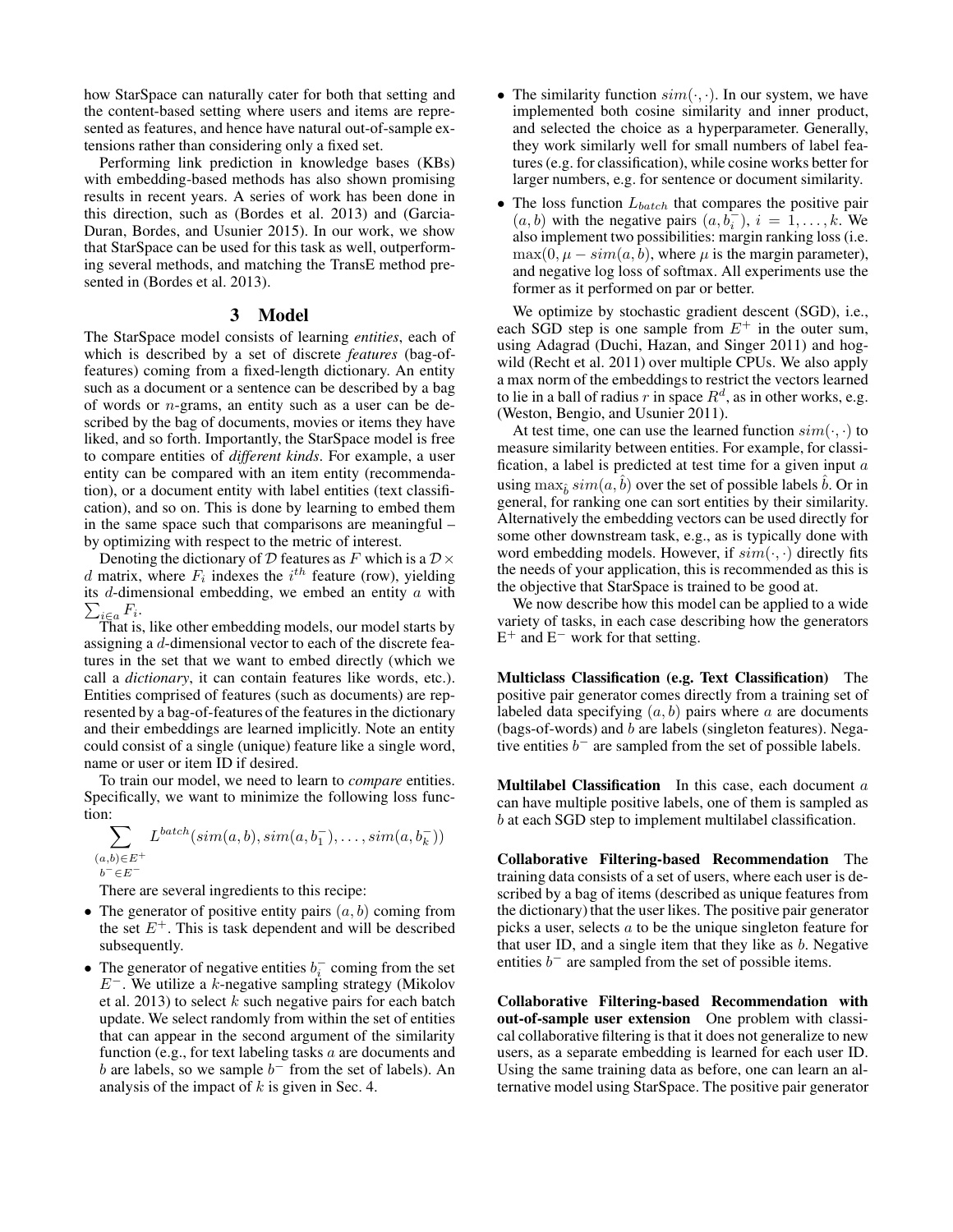instead picks a user, selects  $a$  as all the items they like except one, and b as the left out item. That is, the model learns to estimate if a user would like an item by modeling the user not as a single embedding based on their ID, but by representing the user as the sum of embeddings of items they like.

Content-based Recommendation This task consists of a set of users, where each user is described by a bag of items, where each item is described by a bag of features from the dictionary (rather than being a unique feature). For example, for document recommendation, each user is described by the bag-of-documents they like, while each document is described by the bag-of-words it contains. Now a can be selected as all of the items except one, and  $b$  as the left out item. The system now extends to both new items and new users as both are featurized.

Multi-Relational Knowledge Graphs (e.g. Link Prediction) Given a graph of  $(h, r, t)$  triples, consisting of a head concept  $h$ , a relation  $r$  and a tail concept  $t$ , e.g. *(Beyoncé, born-in, Houston)*, one can learn embeddings of that graph. Instantiations of  $h$ ,  $r$  and  $t$  are all defined as unique features in the dictionary. We select uniformly at random either: (i)  $a$  consists of the bag of features  $h$  and  $r$ , while  $b$  consists only of t; or (ii) a consists of h, and b consists of r and t. Negative entities  $b^-$  are sampled from the set of possible concepts. The learnt embeddings can then be used to answer link prediction questions such as *(Beyonce, born-in, ?)* or *(?, born-in, Houston*) via the learnt function  $sim(a, b)$ .

Information Retrieval (e.g. Document Search) and Document Embeddings Given supervised training data consisting of (search keywords, relevant document) pairs one can directly train an information retrieval model: a contains the search keywords, b is a relevant document and  $b^-$  are other irrelevant documents. If only unsupervised training data is available consisting of a set of unlabeled documents, an alternative is to select  $a$  as random keywords from the document and  $b$  as the remaining words. Note that both these approaches implicitly learn document embeddings which could be used for other purposes.

Learning Word Embeddings We can also use StarSpace to learn unsupervised word embeddings using training data consisting of raw text. We select  $a$  as a window of words (e.g., four words, two either side of a middle word), and  $b$  as the middle word, following (Collobert et al. 2011; Mikolov et al. 2013; Bojanowski et al. 2017).

Learning Sentence Embeddings Learning word embeddings (e.g. as above) and using them to embed sentences does not seem optimal when you can learn sentence embeddings directly. Given a training set of unlabeled documents, each consisting of sentences, we select  $a$  and  $b$  as a pair of sentences both coming from the same document;  $b<sup>-</sup>$  are sentences coming from other documents. The intuition is that semantic similarity between sentences is shared

within a document (one can also only select sentences within a certain distance of each other if documents are very long). Further, the embeddings will automatically be optimized for sets of words of sentence length, so train time matches test time, rather than training with short windows as typically learned with word embeddings – window-based embeddings can deteriorate when the sum of words in a sentence gets too large.

Multi-Task Learning Any of these tasks can be combined, and trained at the same time if they share some features in the base dictionary F. For example one could combine supervised classification with unsupervised word or sentence embedding, to give semi-supervised learning.

## **Experiments**

# Text Classification

We employ StarSpace for the task of text classification and compare it with a host of competing methods, including fastText, on three datasets which were all previously used in (Joulin et al. 2016). To ensure fair comparison, we use an identical dictionary to fastText and use the same implementation of n-grams and pruning (those features are implemented in our open-source distribution of StarSpace). In these experiments we set the dimension of embeddings to be 10, as in (Joulin et al. 2016).

We use three datasets:

- AG news<sup>1</sup> is a 4 class text classification task given title and description fields as input. It consists of 120K training examples, 7600 test examples, 4 classes, ∼100K words and 5M tokens in total.
- DBpedia (Lehmann et al. 2015) is a 14 class classification problem given the title and abstract of Wikipedia articles as input. It consists of 560K training examples, 70k test examples, 14 classes, ∼800K words and 32M tokens in total.
- The Yelp reviews dataset is obtained from the 2015 Yelp Dataset Challenge<sup>2</sup>. The task is to predict the full number of stars the user has given (from 1 to 5). It consists of 1.2M training examples, 157k test examples, 5 classes, ∼500K words and 193M tokens in total.

Results are given in Table 2. Baselines are quoted from the literature (some methods are only reported on AG news and DBPedia, others only on Yelp15). StarSpace outperforms a number of methods, and performs similarly to fastText. We measure the training speed for  $n$ -grams  $> 1$  in Table 3. fastText and StarSpace are both efficient compared to deep learning approaches, e.g. (Zhang and LeCun 2015) takes 5h per epoch on DBpedia, 375x slower than StarSpace. Still, fastText is faster than StarSpace. However, as we will see in the following sections, StarSpace is a more general system.

<sup>1</sup> http://www.di.unipi.it/œgulli/AG\_corpus\_of\_news\_articles.html 2 https://www.yelp.com/dataset\_challenge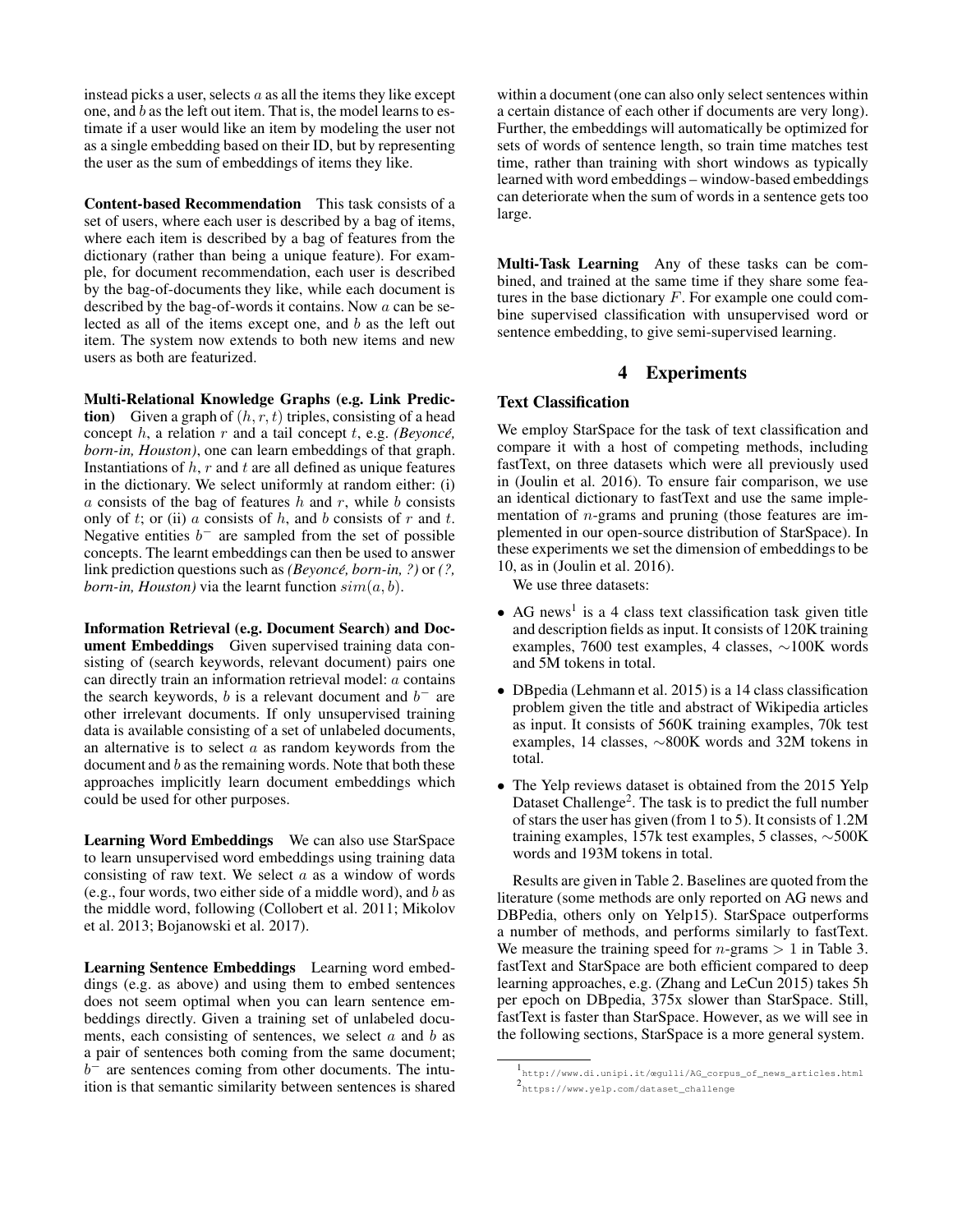| Metric                                      | Hits $@1$ | Hits $@10$ | Hits $@20$ | Mean Rank | <b>Training Time</b> |
|---------------------------------------------|-----------|------------|------------|-----------|----------------------|
| Unsupervised methods                        |           |            |            |           |                      |
| <b>TFIDF</b>                                | $0.97\%$  | $3.3\%$    | $4.3\%$    | 3921.9    |                      |
| word2yec                                    | $0.5\%$   | $1.2\%$    | $1.7\%$    | 4161.3    |                      |
| fastText (public Wikipedia model)           | $0.5\%$   | $1.7\%$    | $2.5\%$    | 4154.4    |                      |
| fastText (our dataset)                      | $0.79\%$  | 2.5%       | $3.7\%$    | 3910.9    | 4h30m                |
| Tagspace <sup>†</sup>                       | $1.1\%$   | $2.7\%$    | $4.1\%$    | 3455.6    |                      |
| Supervised methods                          |           |            |            |           |                      |
| <b>SVM Ranker: BoW features</b>             | $0.99\%$  | $3.3\%$    | $4.6\%$    | 2440.1    |                      |
| SVM Ranker: fastText features (our dataset) | $0.92\%$  | $3.3\%$    | $4.2\%$    | 3833.8    |                      |
| <b>StarSpace</b>                            | $3.1\%$   | 12.6%      | 17.6%      | 1704.2    | 12h18m               |

Table 1: Test metrics and training time on the Content-based Document Recommendation task. † Tagspace training is supervised but for another task (hashtag prediction) not our task of interest here.

| Model                            | AG news | DBpedia | Yelp15     |
|----------------------------------|---------|---------|------------|
| $BoW^*$                          | 88.8    | 96.6    |            |
| ngrams*                          | 92.0    | 98.6    |            |
| ngrams TFIDF*                    | 92.4    | 98.7    |            |
| $char-CNN*$                      | 87.2    | 98.3    |            |
| char-CRNN $\star$                | 91.4    | 98.6    |            |
| <b>VDCNNo</b>                    | 91.3    | 98.7    |            |
| SVM+TF <sup>+</sup>              |         |         | 62.4       |
| CNN <sup>+</sup>                 |         |         | 61.5       |
| Conv-GRNN+                       |         |         | 66.0       |
| LSTM-GRNN <sup>+</sup>           |         |         | 67.6       |
| $fastText$ (ngrams=1) $\ddagger$ | 91.5    | 98.1    | $*$ $62.2$ |
| StarSpace (ngrams=1)             | 91.6    | 98.3    | 62.4       |
| fastText (ngrams=2) <sup>±</sup> | 92.5    | 98.6    |            |
| StarSpace (ngrams=2)             | 92.7    | 98.6    |            |
| fastText (ngrams=5) $\ddagger$   |         |         | 66.6       |
| StarSpace (ngrams=5)             |         |         | 65.3       |

Table 2: Text classification test accuracy. \* indicates models from (Zhang and LeCun 2015);  $\star$  from (Xiao and Cho 2016);  $\diamond$  from (Conneau et al. 2016);  $\dagger$  from (Tang, Qin, and Liu 2015);  $\ddagger$  from (Joulin et al. 2016); \*\* we ran ourselves.

# Content-based Document Recommendation

We consider the task of recommending new documents to a user given their past history of liked documents. We follow a very similar process described in (Weston, Chopra, and Adams 2014) in our experiment. The data for this task is comprised of anonymized two-weeks long interaction histories for a subset of people on a popular social networking service. For each of the 641,385 people considered, we collected the text of public articles that s/he clicked to read, giving a total of 3,119,909 articles. Given the person's trailing  $(n - 1)$  clicked articles, we use our model to predict the  $n$ 'th article by ranking it against 10,000 other unrelated articles, and evaluate using ranking metrics. The score of the  $n'$ th article is obtained by applying StarSpace: the input  $a$  is the previous  $(n-1)$  articles, and the output b is the n'th candidate article. We measure the results by computing hits@k, i.e. the proportion of correct entities ranked in the top k for  $k = 1, 10, 20,$  and the mean predicted rank of the clicked article among the 10,000 articles.

| Training time         | ag news | dbpedia | Yelp15 |
|-----------------------|---------|---------|--------|
| $fastText$ (ngrams=2) | ΖS      | 10s     |        |
| StarSpace (ngrams=2)  | 4s      | 34s     |        |
| $fastText$ (ngrams=5) |         |         | 2m01s  |
| StarSpace (ngrams=5)  |         |         | 3m38s  |

Table 3: Training speed on the text classification tasks.

As this is not a classification task (i.e. there are not a fixed set of labels to classify amongst, but a variable set of never seen before documents to rank per user) we cannot use supervised classification models directly. Starspace however can deal directly with this task, which is one of its major benefits. Following (Weston, Chopra, and Adams 2014), we hence use the following models as baselines:

- Word2vec model. We use the publicly available word2vec model trained on Google News articles<sup>3</sup>, and use the word embeddings to generate article embeddings (by bag-ofwords) and users' embedding (by bag-of-articles in users' click history). We then use cosine similarity for ranking.
- Unsupervised fastText model. We try both the previously trained publicly available model on Wikipedia<sup>4</sup>, and train on our own dataset. Unsupervised fastText is an enhancement of word2Vec that also includes subwords.
- Linear SVM ranker, using either bag-of-words features or fastText embeddings (component-wise multiplication of a's and b's features, which are of the same dimension).
- Tagspace model trained on a hashtag task, and then the embeddings are used for document recommendation, a reproduction of the setup in (Weston, Chopra, and Adams 2014). In that work, the Tagspace model was shown to outperform word2vec.
- TFIDF bag-of-words cosine similarity model.

For fair comparison, we set the dimension of all embedding models to be 300. We show the results of our StarSpace model comparing with the baseline models in Table 1. Training time for StarSpace and fastText (Bojanowski et al. 2017) trained on our dataset is also provided.

<sup>3</sup> https://code.google.com/archive/p/word2vec/

<sup>4</sup> https://github.com/facebookresearch/fastText/blob/master/ pretrained-vectors.md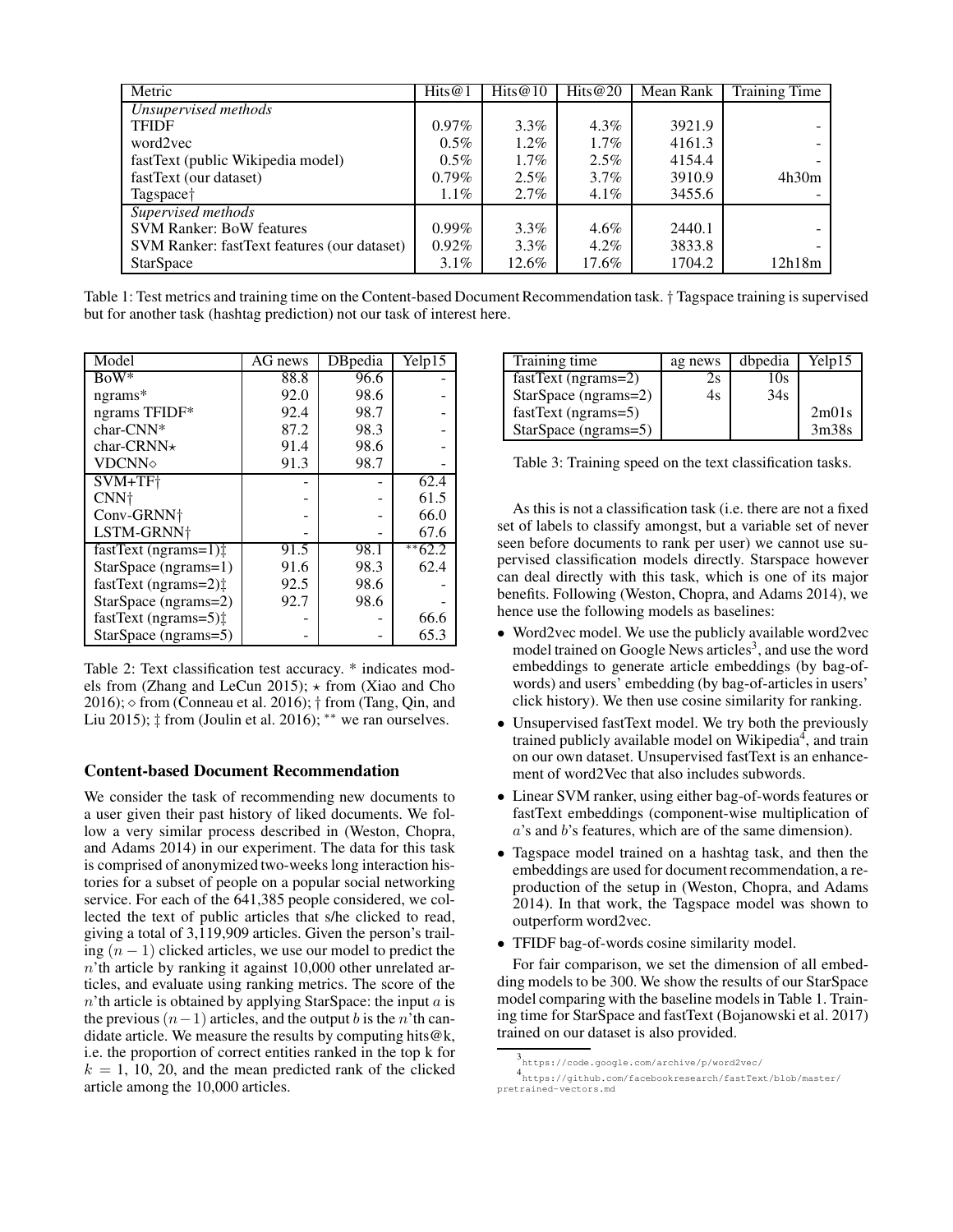| Metric                                                | Hits@10 r. | Mean Rank r. | Hits $@10f$ . | Mean Rank f. | <b>Train Time</b> |
|-------------------------------------------------------|------------|--------------|---------------|--------------|-------------------|
| $SE*$ (Bordes et al. 2011)                            | 28.8%      | 273          | 39.8%         | 162          |                   |
| SME(LINEAR)* (Bordes et al. 2014)                     | 30.7%      | 274          | 40.8%         | 154          |                   |
| SME(BILINEAR)* (Bordes et al. 2014)                   | 31.3%      | 284          | 41.3%         | 158          |                   |
| LFM* (Jenatton et al. $2012$ )                        | 26.0%      | 283          | 33.1%         | 164          |                   |
| RESCAL <sup>†</sup> (Nickel, Tresp, and Kriegel 2011) | -          | -            | 58.7%         |              |                   |
| TransE $(dim=50)$                                     | 47.4%      | 212.4        | 71.8%         | 63.9         | 1m27m             |
| TransE $(dim=100)$                                    | 51.1%      | 225.2        | 82.8%         | 72.2         | 1h44m             |
| TransE $(dim=200)$                                    | 51.2%      | 234.3        | 83.2%         | 75.6         | 2h50m             |
| StarSpace $(dim=50)$                                  | 45.7%      | 191.2        | 74.2%         | 70.0         | 1h21m             |
| StarSpace $(dim=100)$                                 | 50.8%      | 209.5        | 83.8%         | 62.9         | 2h35m             |
| StarSpace $(dim=200)$                                 | 52.1%      | 245.8        | 83.0%         | 62.1         | 2h41m             |

Table 4: Test metrics on Freebase 15k dataset. \* indicates results cited from (Bordes et al. 2013). † indicates results cited from (Nickel et al. 2016).

| -      |               |                   |            | ገኛ<br>رے | 50     | 100    | 250    | 500    | 1000   |
|--------|---------------|-------------------|------------|----------|--------|--------|--------|--------|--------|
| Epochs | 3260          | <b>m</b> 1<br>. . | 18         | 130      | 69     | 34     |        | -      |        |
| hit@10 | $.05\%$<br>67 | 68.08%            | 3%<br>68.1 | 67.63%   | 69.05% | 66.99% | 63.95% | 60.32% | 54.14% |

Table 5: Adapting the number of negative samples k for a 50-dim model for 1 hour of training on Freebase 15k.

Tagspace was previously shown to provide superior performance to word2vec, and we observe the same result here. Unsupervised FastText, which is an enhancement of word2vec is also slightly inferior to Tagspace, but better than word2vec. However, StarSpace, which is naturally more suited to this task, outperforms all those methods, including Tagspace and SVMs by a significant margin. Overall, from the evaluation one can see that unsupervised methods of learning word embeddings are inferior to training specifically for the document recommendation task at hand, which StarSpace does.

# Link Prediction: Embedding Multi-relation Knowledge Graphs

We show that one can also use StarSpace on tasks of knowledge representation. We use the Freebase 15k dataset from (Bordes et al. 2013), which consists of a collection of triplets (head, relation type, tail) extracted from Freebase<sup>5</sup>. This data set can be seen as a 3-mode tensor depicting ternary relationships between synsets. There are 14,951 concepts (mids) and 1,345 relation types among them. The training set contains 483,142 triplets, the validation set 50,000 and the test set 59,071. As described in (Bordes et al. 2013), evaluation is performed by, for each test triplet, removing the head and replacing by each of the entities in the dictionary in turn. Scores for those corrupted triplets are first computed by the models and then sorted; the rank of the correct entity is finally stored. This whole procedure is repeated while removing the tail instead of the head. We report the mean of those predicted ranks and the hits@10. We also conduct a filtered evaluation that is the same, except all other valid heads or tails from the train or test set are discarded in the ranking, following (Bordes et al. 2013).

We compare with a number of methods, including transE

presented in (Bordes et al. 2013). TransE was shown to outperform RESCAL (Nickel, Tresp, and Kriegel 2011), RFM (Jenatton et al. 2012), SE (Bordes et al. 2011) and SME (Bordes et al. 2014) and is considered a standard benchmark method. TransE uses an L2 similarity ||head + relation - tail $\mathbf{a}^2$  and SGD updates with single entity corruptions of head or tail that should have a larger distance. In contrast, StarSpace uses a dot product,  $k$ -negative sampling, and two different embeddings to represent the relation entity, depending on whether it appears in a or b.

The results are given in Table 4. Results for SE, SME and LFM are reported from (Bordes et al. 2013) and optimize the dimension from the choices 20, 50 and 75 as a hyperparameter. RESCAL is reported from (Nickel et al. 2016). For TransE we ran it ourselves so that we could report the results for different embedding dimensions, and because we obtained better results by fine tuning it than previously reported. Comparing TransE and StarSpace for the same embedding dimension, these two methods then give similar performance. Note there are some recent improved results on this dataset using larger embeddings (Kadlec, Bajgar, and Kleindienst 2017) or more complex, but less general, methods (Shen et al. 2017).

**Influence of**  $k$  In this section, we ran experiments on the Freebase 15k dataset to illustrate the complexity of our model in terms of the number of negative search examples. We set  $dim = 50$ , and the max training time of the algorithm to be 1 hour for all experients. We report the number of epochs the algorithm completes within the time limit and the best filtered hits@10 result over possible learning rate choices, for different  $k$  (number of negatives searched for each positive training example). We set  $k = [1, 5, 10, 25, 50, 100, 250, 500, 1000].$ 

The result is presented in Table 5. We observe that the number of epochs finished within the 1 hour training time

<sup>5</sup>http://www.freebase.com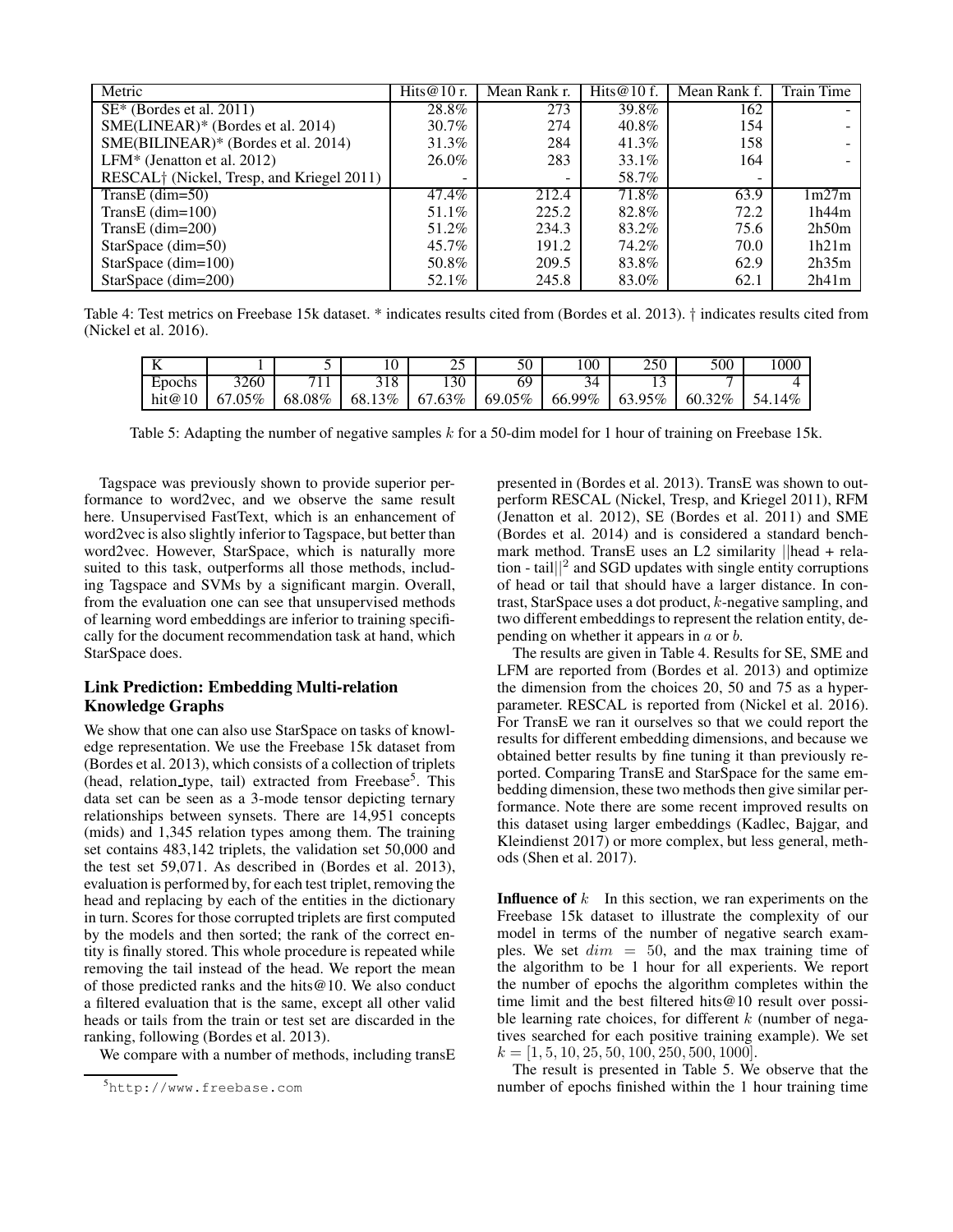| Metric                                 | Hits $@1$ | Hits@10 | Hits@20 | Mean Rank | <b>Training Time</b> |
|----------------------------------------|-----------|---------|---------|-----------|----------------------|
| Unsupervised methods                   |           |         |         |           |                      |
| <b>TFIDF</b>                           | 56.63%    | 72.80%  | 76.16%  | 578.98    |                      |
| fastText (public Wikipedia model)      | $18.08\%$ | 36.36%  | 42.97%  | 987.27    |                      |
| fastText (our dataset)                 | 16.89%    | 37.60%  | 45.25%  | 786.77    | 40h                  |
| Supervised method                      |           |         |         |           |                      |
| <b>SVM Ranker BoW features</b>         | 56.73%    | 69.24%  | 71.86%  | 723.47    |                      |
| SVM Ranker: fastText features (public) | 18.44%    | 37.80%  | 45.91%  | 887.96    |                      |
| <b>StarSpace</b>                       | 56.75%    | 78.14%  | 83.15%  | 122.26    | 89h                  |

Table 6: Test metrics and training time on Wikipedia Article Search (Task 1).

| Metric                                 | Hits $@1$ | Hits $@10$ | Hits@20 | Mean Rank | <b>Training Time</b> |
|----------------------------------------|-----------|------------|---------|-----------|----------------------|
| Unsupervised methods                   |           |            |         |           |                      |
| <b>TFIDF</b>                           | 24.79%    | 35.53%     | 38.25%  | 2523.68   |                      |
| fastText (public Wikipedia model)      | 5.77%     | 14.08%     | 17.79%  | 2393.38   |                      |
| fastText (our dataset)                 | 5.47%     | 13.54%     | 17.60%  | 2363.74   | 40h                  |
| StarSpace (word-level training)        | 5.89%     | $16.41\%$  | 20.60%  | 1614.21   | 45h                  |
| Supervised methods                     |           |            |         |           |                      |
| <b>SVM Ranker BoW features</b>         | 26.36%    | 36.48%     | 39.25%  | 2368.37   |                      |
| SVM Ranker: fastText features (public) | 5.81\%    | 12.14\%    | 15.20%  | 1442.05   |                      |
| StarSpace (sentence pair training)     | 30.07%    | 50.89%     | 57.60%  | 422.00    | 36h                  |
| StarSpace (word+sentence training)     | 25.54%    | 45.21\%    | 52.08%  | 484.27    | 69h                  |

Table 7: Test metrics and training time on Wikipedia Sentence Matching (Task 2).

constraint is close to an inverse linear function of  $k$ . In this particular setup,  $[1, 100]$  is a good range of k and the best result is achieved at  $K = 50$ .

## Wikipedia Article Search & Sentence Matching

In this section, we apply our model on a Wikipedia article search and a sentence match problem. We use the Wikipedia dataset introduced by (Chen et al. 2017), which is the 2016- 12-21 dump of English Wikipedia. For each article, only the plain text is extracted and all structured data sections such as lists and figures are stripped. It contains a total of 5,075,182 articles with 9,008,962 unique uncased token types. The dataset is split into 5,035,182 training examples, 10,000 validation examples and 10,000 test examples. We then consider the following evaluation tasks:

- Task 1: given a sentence from a Wikipedia article as a search query, we try to find the Wikipedia article it came from. We rank the true Wikipedia article (minus the sentence) against 10,000 other Wikipedia articles using ranking evaluation metrics. This mimics a web search like scenario where we would like to search for the most relevant Wikipedia articles (web documents). Note that we effectively have supervised training data for this task.
- Task 2: pick two random sentences from a Wikipedia article, use one as the search query, and try to find the other sentence coming from the same original document. We rank the true sentence against 10,000 other sentences from different Wikipedia articles. This fits the scenario where we want to find sentences that are closely semantically related by topic (but do not necessarily have strong word overlap). Note also that we effectively have supervised

training data for this task.

We can train our Starspace model in the following way: each update step selects a Wikipedia article from our training set. Then, one random sentence is picked from the article as the input, and for Task 2 another random sentence (different from the input) is picked from the article as the label (otherwise the rest of the article for Task 1). Negative entities can be selected at random from the training set. In the case of training for Task 1, for label features we use a feature dropout probability of 0.8 which both regularizes and greatly speeds up training. We also try StarSpace word-level training, and multi-tasking both sentence and word-level for Task 2.

We compare StarSpace with the publicly released fastText model, as well as a fastText model trained on the text of our dataset.<sup>6</sup> We also compare to a TFIDF baseline. For fair comparison, we set the dimension of all embedding models to be 300. The results for tasks 1 and 2 are summarized in Table 6 and 7 respectively. StarSpace outperforms TFIDF and fastText by a significant margin, this is because StarSpace can train directly for the tasks of interest whereas it is not in the declared scope of fastText. Note that StarSpace wordlevel training, which is similar to fastText in method, obtains similar results to fastText. Crucially, it is StarSpace's ability to do sentence and document level training that brings the performance gains.

A comparison of the predictions of StarSpace and fastText on the article search task (Task 1) on a few random queries

<sup>6</sup> FastText training is unsupervised even on our dataset since its original design does not support directly using supervised data here.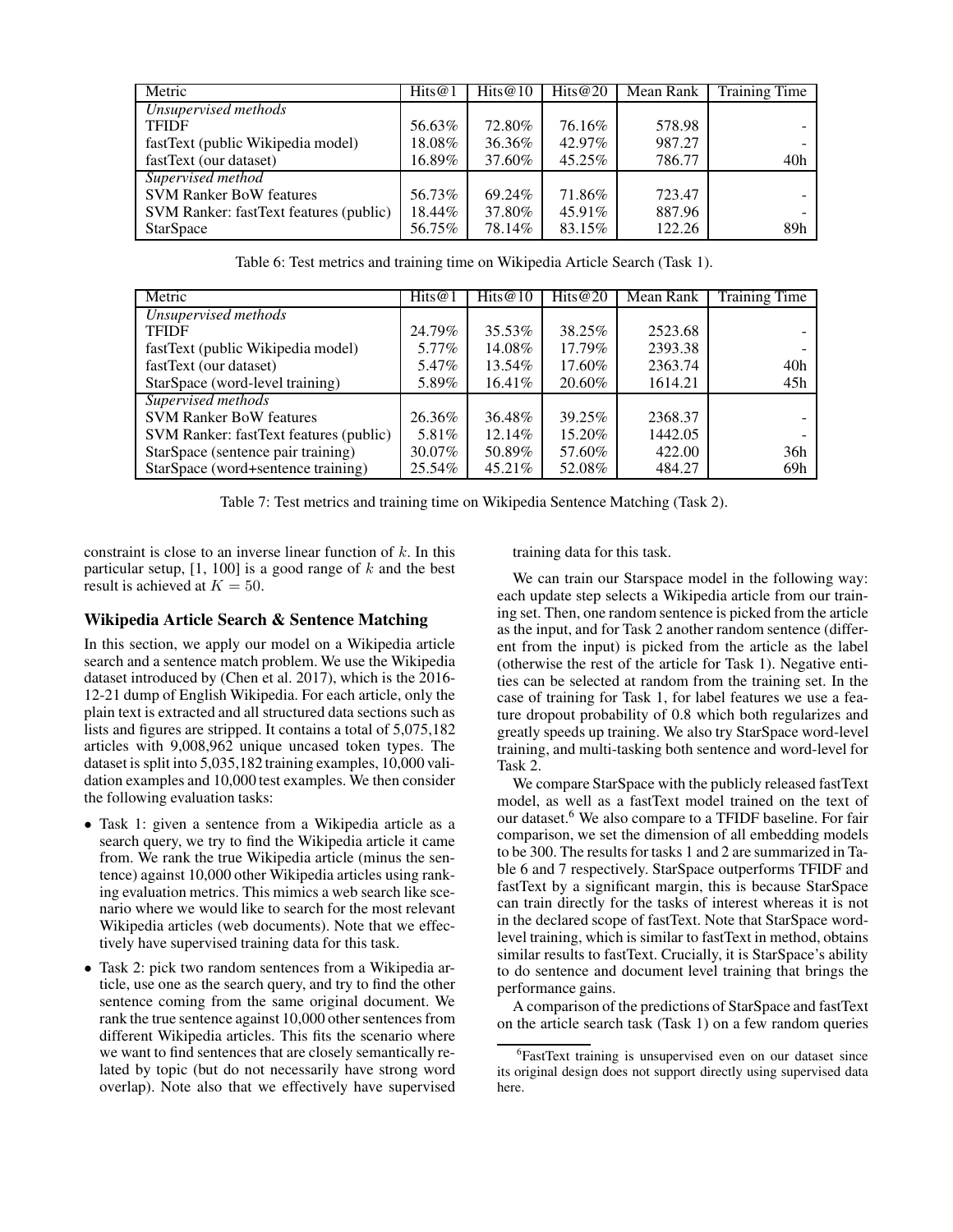| <b>Input Query</b>                                      | StarSpace result                                            | fastText result                                                                                              |
|---------------------------------------------------------|-------------------------------------------------------------|--------------------------------------------------------------------------------------------------------------|
|                                                         | Article: Eva Groajov.                                       | Article: Michael Reusch.                                                                                     |
|                                                         | <b>Paragraph:</b> Eva Groajov, later Bergerov-Groajov, is a | Paragraph: Michael Reusch (February 3, 1914April 6,                                                          |
| She is the 1962 Blue Swords champion and 1960           | former competitive figure skater who represented            | 1989) was a Swiss gymnast and Olympic Champion.                                                              |
| Winter Universiade silver medalist.                     | Czechoslovakia. She placed 7th at the 1961 European         | He competed at the 1936 Summer Olympics in Berlin,                                                           |
|                                                         | Championships and 13th at the 1962 World                    | where he received silver medals in parallel bars and                                                         |
|                                                         | Championships. She was coached by Hilda Mdra.               | team combined exercises                                                                                      |
|                                                         | Article: Mantanani Islands.                                 |                                                                                                              |
|                                                         | Paragraph: The Mantanani Islands form a small group         | <b>Article: Gum-Gum</b>                                                                                      |
| The islands are accessible by a one-hour speedboat      | of three islands off the north-west coast of the state of   | <b>Paragraph:</b> Gum-Gum is a township of Sandakan,                                                         |
| journey from Kuala Abai jetty, Kota Belud, 80 km        | Sabah, Malaysia, opposite the town of Kota Belud, in        | Sabah, Malaysia. It is situated about 25km from                                                              |
| north-east of Kota Kinabalu, the capital of Sabah.      | northern Borneo. The largest island is Mantanani Besar;     | Sandakan town along Labuk Road.                                                                              |
|                                                         | the other two are Mantanani Kecil and Lungisan              |                                                                                                              |
|                                                         | <b>Article: Stir of Echoes</b>                              | <b>Article:</b> The Fabulous Five                                                                            |
| Maggie withholds her conversation with Neil from Tom    | Paragraph: Stir of Echoes is a 1999 American                |                                                                                                              |
| and goes to the meeting herself, and Neil tells her the | supernatural horror-thriller released in the United States  | <b>Paragraph:</b> The Fabulous Five is an American book<br>series by Betsy Haynes in the late 1980s. Written |
| spirit that contacted Tom has asked for something and   | on September 10, 1999, starring Kevin Bacon and             | mainly for preteen girls, it is a spin-off of Haynes'                                                        |
| will grow upset if it does not get done.                | directed by David Koepp. The film is loosely based on       | other series about Taffy Sinclair                                                                            |
|                                                         | the novel "A Stir of Echoes" by Richard Matheson            |                                                                                                              |

Table 8: StarSpace predictions for some example Wikipedia Article Search (Task 1) queries where StarSpace is correct.

| Task                               | MR   | CR.  | <b>SUBJ</b>              | <b>MPOA</b> | <b>SST</b> | TREC | <b>MRPC</b> | SICK-R                   | SICK-E                   | STS14       |
|------------------------------------|------|------|--------------------------|-------------|------------|------|-------------|--------------------------|--------------------------|-------------|
| Unigram-TFIDF*                     | 73.7 | 79.2 | 90.3                     | 82.4        |            | 85.0 | 73.6/81.7   | $\overline{\phantom{0}}$ | ۰                        | 0.58 / 0.57 |
| ParagraphVec (DBOW)*               | 60.2 | 66.9 | 76.3                     | 70.7        | -          | 59.4 | 72.9/81.1   | -                        | ۰                        | 0.42/0.43   |
| $SDAE*$                            | 74.6 | 78.0 | 90.8                     | 86.9        | -          | 78.4 | 73.7/80.7   | $\overline{\phantom{0}}$ | $\overline{\phantom{a}}$ | 0.37/0.38   |
| $SIF(GloVe+WR)^*$                  |      | -    | $\overline{\phantom{a}}$ | 82.2        |            |      |             | $\overline{\phantom{0}}$ | 84.6                     | 0.69/       |
| word2vec*                          | 77.7 | 79.8 | 90.9                     | 88.3        | 79.7       | 83.6 | 72.5 / 81.4 | 0.80                     | 78.7                     | 0.65/0.64   |
| $GloVe*$                           | 78.7 | 78.5 | 91.6                     | 87.6        | 79.8       | 83.6 | 72.1/80.9   | 0.80                     | 78.6                     | 0.54/0.56   |
| fastText (public Wikipedia model)* | 76.5 | 78.9 | 91.6                     | 87.4        | 78.8       | 81.8 | 72.4 / 81.2 | 0.80                     | 77.9                     | 0.63/0.62   |
| StarSpace [word]                   | 73.8 | 77.5 | 91.53                    | 86.6        | 77.2       | 82.2 | 73.1/81.8   | 0.79                     | 78.8                     | 0.65/0.62   |
| StarSpace [sentence]               | 69.1 | 75.1 | 85.4                     | 80.5        | 72.0       | 63.0 | 69.2/79.7   | 0.76                     | 76.2                     | 0.70/0.67   |
| $StarSpace$ [word + sentence]      | 72.1 | 77.1 | 89.6                     | 84.1        | 77.5       | 79.0 | 70.2 80.3   | 0.79                     | 77.8                     | 0.69/0.66   |
| StarSpace [ensemble w+s]           | 76.6 | 80.3 | 91.8                     | 88.0        | 79.9       | 85.2 | 71.8 / 80.6 | 0.78                     | 82.1                     | 0.69/0.65   |

Table 9: Transfer test results on SentEval. \* indicates model results that have been extracted from (Conneau et al. 2017). For MR, CR, SUBJ, MPQA, SST, TREC, SICK-R we report accuracies; for MRPC, we report accuracy/F1; for SICK-R we report Pearson correlation with relatedness score; for STS we report Pearson/Spearman correlations between the cosine distance of two sentences and human-labeled similarity score.

| Task                              | STS <sub>12</sub> | <b>STS13</b> | <b>STS14</b> | <b>STS15</b> | <b>STS16</b> |
|-----------------------------------|-------------------|--------------|--------------|--------------|--------------|
| fastText (public Wikipedia model) | 0.60/0.59         | 0.62 / 0.63  | 0.63/0.62    | 0.68/0.69    | 0.62/0.66    |
| StarSpace [word]                  | 0.53/0.54         | 0.60 / 0.60  | 0.65/0.62    | 0.68/0.67    | 0.64/0.65    |
| StarSpace [sentence]              | 0.58/0.58         | 0.66/0.65    | 0.70/0.67    | 0.74/0.73    | 0.69/0.69    |
| StarSpace [word+sentence]         | 0.58/0.59         | 0.63/0.63    | 0.68/0.65    | 0.72/0.72    | 0.68/0.68    |
| StarSpace [ensemble w+s]          | 0.58/0.59         | 0.64/0.64    | 0.69/0.65    | 0.73/0.72    | 0.69/0.69    |

Table 10: Transfer test results on STS tasks using Pearson/Spearman correlations between sentence similarity and human scores.

are given in Table 8. While fastText results are semantically in roughly the right part of the space, they lack finer precision. For example, the first query is looking for articles about an olympic skater, which StarSpace correctly understands whereas fastText picks an olympic gymnast. Note that the query does not specifically mention the word skater, StarSpace can only understand this by understanding related phrases, e.g. the phrase "Blue Swords" refers to an international figure skating competition. The other two examples given yield similar conclusions.

.

## Learning Sentence Embeddings

In this section, we evaluate sentence embeddings generated by our model and use SentEval<sup>7</sup> which is a tool from (Conneau et al. 2017) for measuring the quality of general purpose sentence embeddings. We use a total of 14 transfer tasks including binary classification, multi-class classification, entailment, paraphrase detection, semantic relatedness and semantic textual similarity from SentEval. Detailed description of these transfer tasks and baseline models can be found in (Conneau et al. 2017).

<sup>7</sup> https://github.com/facebookresearch/SentEval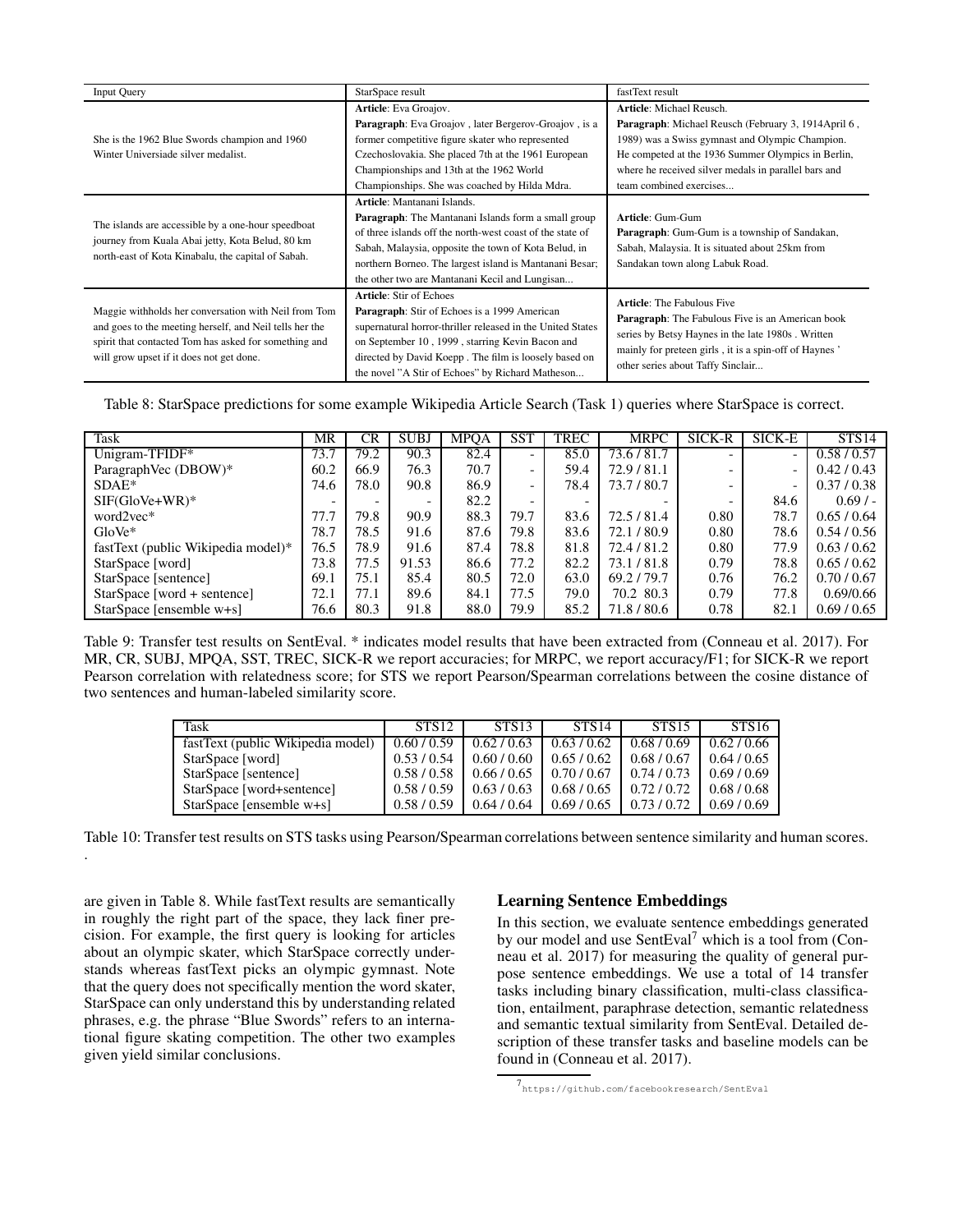We train the following models on the Wikipedia Task 2 from the previous section, and evaluate sentence embeddings generated by those models:

- StarSpace trained on word level.
- StarSpace trained on sentence level.
- StarSpace trained (multi-tasked) on both word and sentence level.
- Ensemble of StarSpace models trained on both word and sentence level: we train a set of 13 models, multi-tasking on Wikipedia sentence match and word-level training then concatenate all embeddings together to generate a  $13 \times$  $300 = 3900$  dimension embedding for each word.

We present the results in Table 9 and Table 10. StarSpace performs well, outperforming many methods on many of the tasks, although no method wins outright across all tasks. Particularly on the STS (Semantic Textual Similarity) tasks Starspace has very strong results. Please refer to (Conneau et al. 2017) for further results and analysis of these datasets.

# 5 Discussion and Conclusion

In this paper, we propose StarSpace, a method of embedding and ranking entities using the relationships between entities, and show that the method we propose is a general system capable of working on many tasks:

- Text Classification / Sentiment Analysis: we show that our method achieves good results, comparable to fastText (Joulin et al. 2016) on three different datasets.
- Content-based Document recommendation: it can directly solve these tasks well, whereas applying off-the-shelf fastText, Tagspace or word2vec gives inferior results.
- Link Prediction in Knowledge Bases: we show that our method outperforms several methods, and matches TransE (Bordes et al. 2013) on Freebase 15K.
- Wikipedia Search and Sentence Matching tasks: it outperforms off-the-shelf embedding models due to directly training sentence and document-level embeddings.
- Learning Sentence Embeddings: It performs well on the 14 SentEval transfer tasks of (Conneau et al. 2017) compared to a host of embedding methods.

StarSpace should also be highly applicable to other tasks we did not evaluate here such as other classification, ranking, retrieval or metric learning tasks. Importantly, what is more general about our method compared to many existing embedding models is: (i) the flexibility of using features to represent labels that we want to classify or rank, which enables it to train directly on a downstream prediction/ranking task; and (ii) different ways of selecting positives and negatives suitable for those tasks. Choosing the wrong generators  $E^+$  and  $E^-$  gives greatly inferior results, as shown e.g. in Table 7.

Future work will consider the following enhancements: going beyond discrete features, e.g. to continuous features, considering nonlinear representations and experimenting with other entities such as images. Finally, while our model is relatively efficient, we could consider hierarchical classification schemes as in FastText to try to make it more efficient; the trick here would be to do this while maintaining the generality of our model which is what makes it so appealing.

# 6 Acknowledgement

We would like to thank Timothee Lacroix for sharing with us his implementation of TransE. We also thank Edouard Grave, Armand Joulin and Arthur Szlam for helpful discussions on the StarSpace model.

#### **References**

Bai, B.; Weston, J.; Grangier, D.; Collobert, R.; Sadamasa, K.; Qi, Y.; Chapelle, O.; and Weinberger, K. 2009. Supervised semantic indexing. In *Proceedings of the 18th ACM conference on Information and knowledge management*, 187–196. ACM.

Bengio, Y.; Ducharme, R.; Vincent, P.; and Jauvin, C. 2003. A neural probabilistic language model. *Journal of machine learning research* 3(Feb):1137–1155.

Bojanowski, P.; Grave, E.; Joulin, A.; and Mikolov, T. 2017. Enriching word vectors with subword information. *Transactions of the Association for Computational Linguistics* 5:135–146.

Bordes, A.; Weston, J.; Collobert, R.; Bengio, Y.; et al. 2011. Learning structured embeddings of knowledge bases. In *AAAI*, volume 6, 6.

Bordes, A.; Usunier, N.; Garcia-Duran, A.; Weston, J.; and Yakhnenko, O. 2013. Translating embeddings for modeling multi-relational data. In *Advances in neural information processing systems*, 2787–2795.

Bordes, A.; Glorot, X.; Weston, J.; and Bengio, Y. 2014. A semantic matching energy function for learning with multirelational data. *Machine Learning* 94(2):233–259.

Chen, D.; Fisch, A.; Weston, J.; and Bordes, A. 2017. Reading Wikipedia to answer open-domain questions. In *Association for Computational Linguistics (ACL)*.

Collobert, R.; Weston, J.; Bottou, L.; Karlen, M.; Kavukcuoglu, K.; and Kuksa, P. 2011. Natural language processing (almost) from scratch. *Journal of Machine Learning Research* 12(Aug):2493–2537.

Conneau, A.; Schwenk, H.; Barrault, L.; and Lecun, Y. 2016. Very deep convolutional networks for natural language processing. *arXiv preprint arXiv:1606.01781*.

Conneau, A.; Kiela, D.; Schwenk, H.; Barrault, L.; and Bordes, A. 2017. Supervised learning of universal sentence representations from natural language inference data. *arXiv preprint arXiv:1705.02364*.

Duchi, J.; Hazan, E.; and Singer, Y. 2011. Adaptive subgradient methods for online learning and stochastic optimization. *Journal of Machine Learning Research* 12(Jul):2121– 2159.

Garcia-Duran, A.; Bordes, A.; and Usunier, N. 2015. *Composing relationships with translations*. Ph.D. Dissertation, CNRS, Heudiasyc.